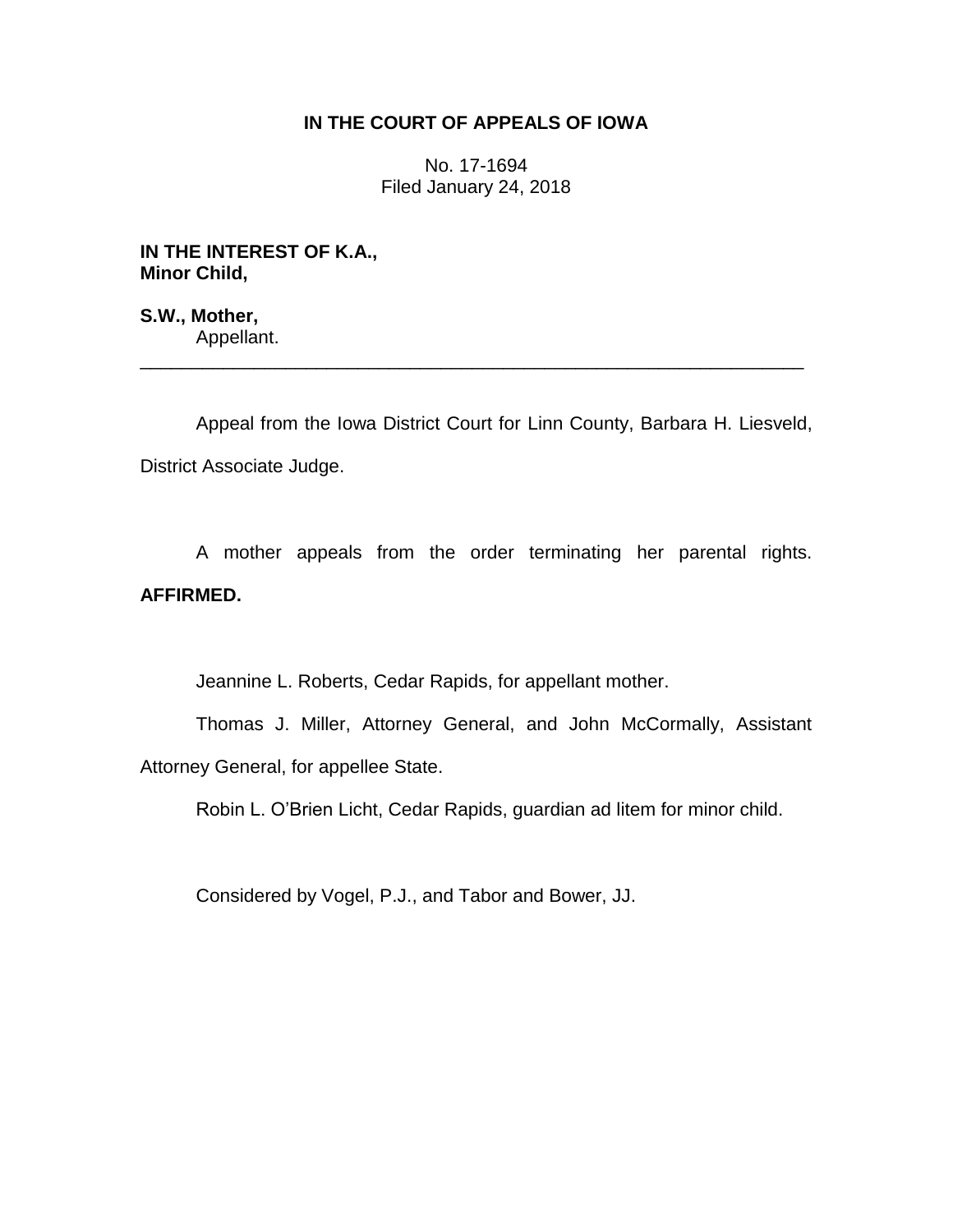## **VOGEL, Presiding Judge.**

 $\overline{a}$ 

A mother appeals from the order terminating her parental rights.<sup>1</sup> She claims the State did not present clear and convincing evidence her child could not be returned home at the time of termination and challenges the finding she lacks the ability or willingness to respond to services. The mother also asserts termination is not in the child's best interest and her strong bond with the child should preclude termination. We find there was sufficient evidence to terminate her parental rights, termination is in the child's best interests, and the child's young age and early removal from the mother override any bond the mother claims to have. Accordingly, we affirm.

### **I. Background Facts and Proceedings**

K.A., born November 2016, came to the attention of the Iowa Department of Human Services (DHS) shortly after his birth due to concerns for his wellbeing and safety after the mother left K.A. under the supervision of other individuals. The mother and the father are unmarried, no longer in a relationship, and have a history of domestic violence. The mother takes medication for mental-health issues that date back to previous termination proceedings with her older children and their respective fathers.<sup>2</sup> As with her previous relationships, most of which involved violence and no-contact orders, her relationship with K.A.'s father is not a healthy one. In December 2016, the father was arrested on a warrant for domestic violence against the mother that occurred in August 2016. Later that month, the

<sup>&</sup>lt;sup>1</sup> The district court terminated the father's parental rights, and he does not appeal.

 $2$  Of the mother's other children, her rights were terminated to two and one lives with a paternal great grandparent, who now has a guardianship.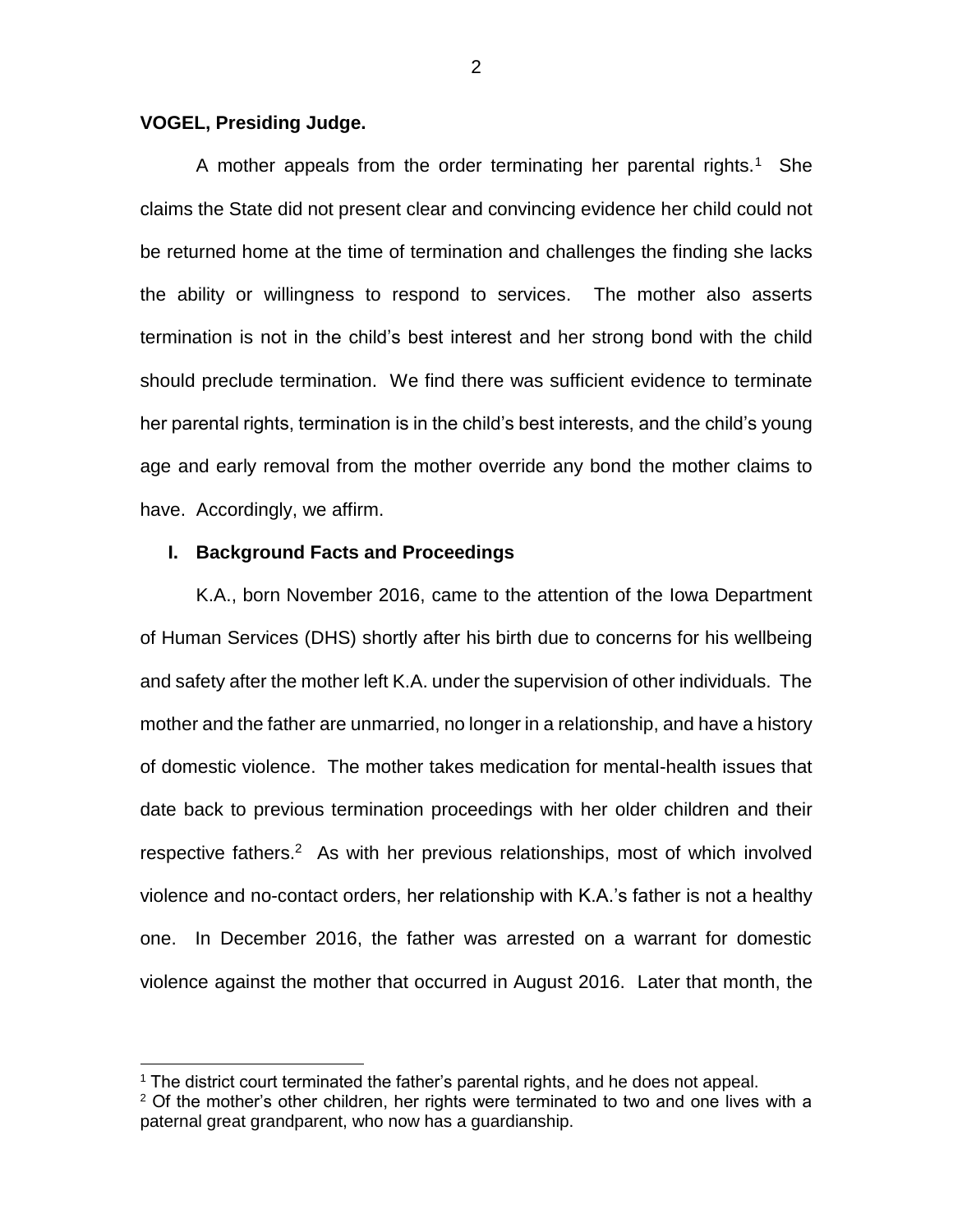no-contact order against the father was dropped; however, the mother, the father, and the father's new girlfriend continued to engage in verbal and physical altercations.

On December 9, 2016, K.A. was removed from the mother's care. The child was placed with a foster family and remained there during the pendency of the case. K.A. was adjudicated a child in need of assistance (CINA) on January 5, 2017.

The mother was offered services to correct the circumstances that led to the adjudication. While the mother participated in some visits, was occasionally employed, and engaged in supportive housing model services, she struggled to stay consistent with her mental-health medication and avoid confrontations with the father and his new girlfriend. Because the mother's issues with domestic violence and mental health were not new, but rather they were continuations of the problems identified in her previous involvement with the DHS regarding her older children, the DHS was concerned with the mother's current ability to demonstrate and maintain the appropriate changes so that K.A. could be returned to her care.

Coinciding with the CINA dispositional hearing on May 5, the State filed a petition to terminate the mother's parental rights, which came on for hearing on June 15, 2017. On October 3, 2017, the district court entered an order terminating the mother's rights under Iowa Code section 232.116(1)(h) and (g) (2017). The mother appeals.

#### **II. Standard of Review**

The scope of review is de novo in termination cases. *In re D.W*., 791 N.W.2d 703, 706 (Iowa 2010). Clear and convincing evidence is needed to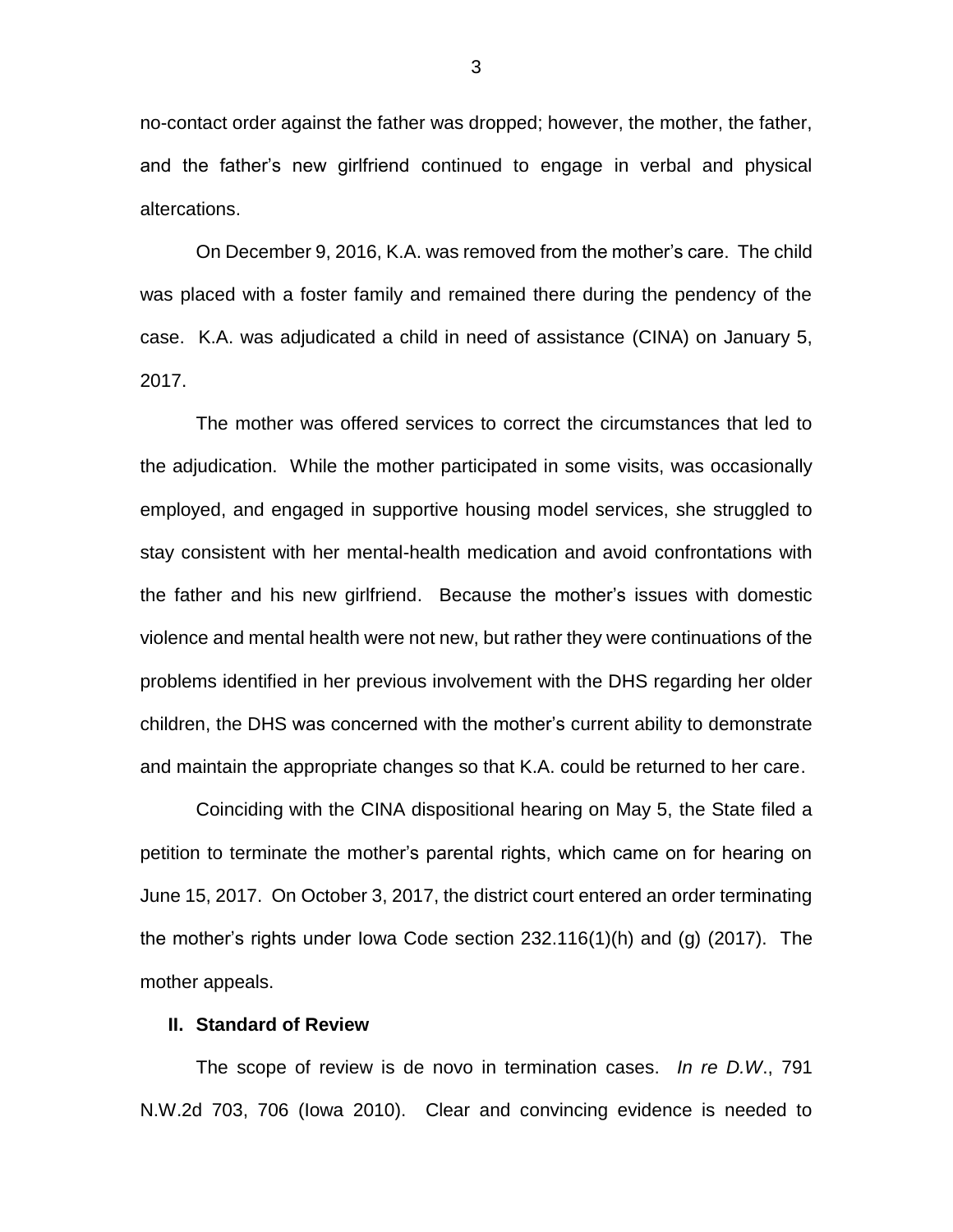establish the grounds for termination. *In re J.E*., 723 N.W.2d 793, 798 (Iowa 2006). We give weight to the juvenile court's findings of fact, but we are not bound by them. *In re C.B*., 611 N.W.2d 489, 492 (Iowa 2000).

#### **III. Statutory Grounds**

The mother asserts the State did not prove by clear and convincing evidence her parental rights should be terminated under Iowa Code section  $232.116(1)$ (h) and (g). The mother asserts the State failed to prove the fourth element of paragraph (h), which requires the State to establish, "[t]he child cannot be returned to the custody of the child's parents as provided in section 232.102 at the present time." The mother also asserts the State failed to prove the third and fourth elements of paragraph (g), which require the State to establish, "the mother continues to lack the ability or willingness to respond to services which would correct the situation," and "an additional period of rehabilitation would not correct the situation." "When the juvenile court terminates parental rights on more than one statutory ground, we need only find grounds to terminate under one of the sections cited by the juvenile court to affirm." *In re S.R.*, 600 N.W.2d 63, 64 (Iowa Ct. App. 1999). In this case, we will address the mother's arguments regarding paragraph (h).

Despite the mother's preparedness and general improvement during visits with her son, the mother demonstrated no improvement in avoiding confrontation and jeopardizing K.A.'s wellbeing that led to the DHS's involvement. The mother's disputes with the father, his on-and-off again girlfriend, and other persons continued to create an unsafe environment for the child. One caseworker indicated the mother had periods where she improved and was attentive to K.A.'s needs,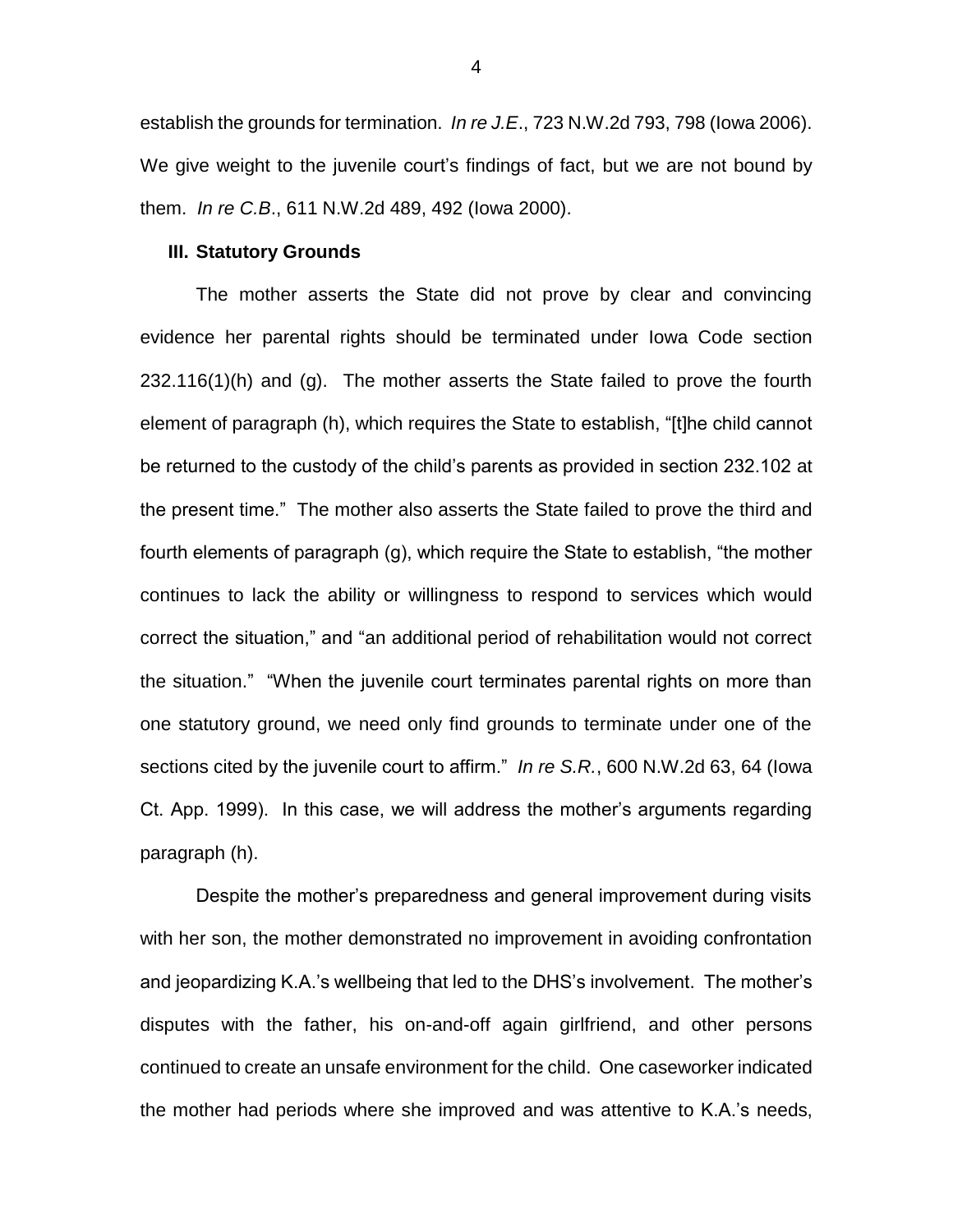often times when she was employed and had a set schedule; however, the mother then had down periods due to neglecting her mental-health issues.

This neglect and inattentiveness of K.A. is corroborated by the DHS, which dealt with the mother in cases regarding her other, older children. The record is replete with evidence of the violence in the mother's life including no-contact orders against the fathers of her older children, continued contact with those fathers despite the no-contact orders, and an inability to stay consistent with her mentalhealth medication resulting in dramatic mood swings. Thus, there is clear and convincing evidence that K.A. could not be returned to the mother at the time of the termination hearing because of her lack of progress in distancing herself from altercations and violence, and from the threat they pose to K.A. *See* Iowa Code § 232.116(1)(h)(4).

#### **IV. Best Interests**

The mother claims termination of her parental rights was not in the best interests of the child. *See* Iowa Code § 232.116(2). Section 232.116(2) requires us to give primary consideration to the child's safety, to the best placement for furthering the long-term nurturing and growth of the child, and to the physical, mental, and emotional condition and needs of the child. *In re P.L.*, 778 N.W.2d 33, 40 (Iowa 2010).

The mother has not demonstrated she is capable of attending to K.A.'s safety and wellbeing by disassociating herself from individuals who elicit violent responses from her and by focusing on her own mental-health issues. K.A. was removed from the mother's care and placed into a foster home on December 9, 2016, less than one month after he was born. The mother has not dealt with her

5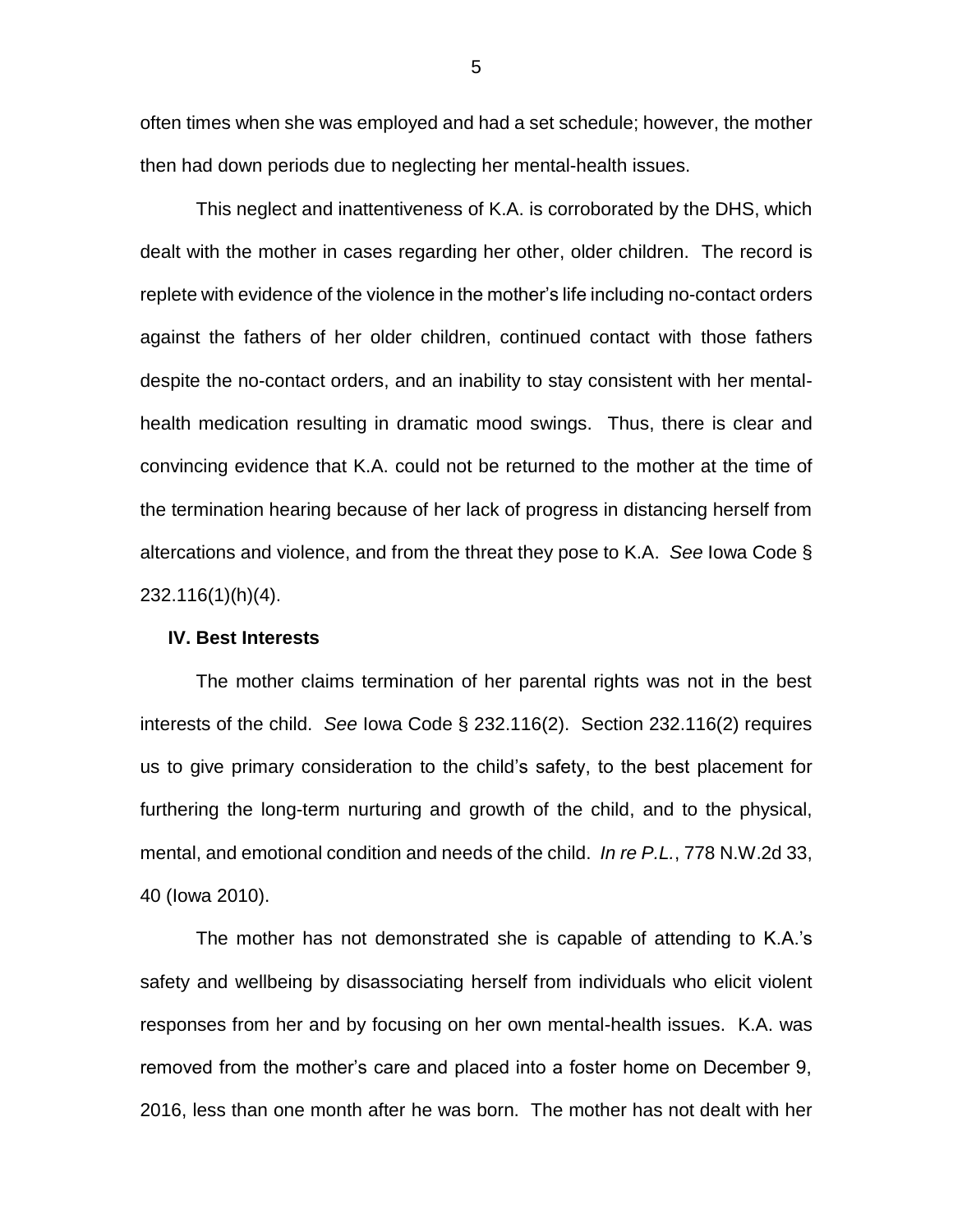own anger issues so that she could provide a safe environment for K.A. in her custody. Although caseworkers and the DHS generally agree the mother does well with K.A. during supervised visits, until she displays the initiative to attend to her own issues, she cannot provide safe care to K.A. and is not the best placement for K.A.'s growth and development. We agree with the district court, termination is in K.A.'s best interests. *See* Iowa Code § 232.116(2).

## **V. Permissive Factors**

The mother claims she maintained a strong bond with K.A. that should preclude termination. *See* Iowa Code § 232.116(3)(c). The "exceptions" to termination are permissive and not mandatory. *See In re A.M*., 843 N.W.2d 100, 113 (Iowa 2014). "The court has discretion, based on the unique circumstances of each case and the best interests of the child, whether to apply the factors in this section to save the parent-child relationship." *In re D.S*., 806 N.W.2d 458, 475 (Iowa Ct. App. 2011).

The mother loves K.A., and there may be a bond between them. However, due to K.A.'s young age, and the young age at which he was removed from the mother's care, the bond is not so close that on balance, termination will be detrimental to him. *See D.W.*, 791 N.W.2d at 709 ("Although it is clear that [the mother] loves her son, our consideration must center on whether the child will be disadvantaged by termination, and whether the disadvantage overcomes [the mother's] inability to provide for [the child's] developing needs."). K.A. has relied on others to meet his needs throughout the pendency of these proceedings, and therefore, almost the entirety of his life. Thus, the bond between the mother and